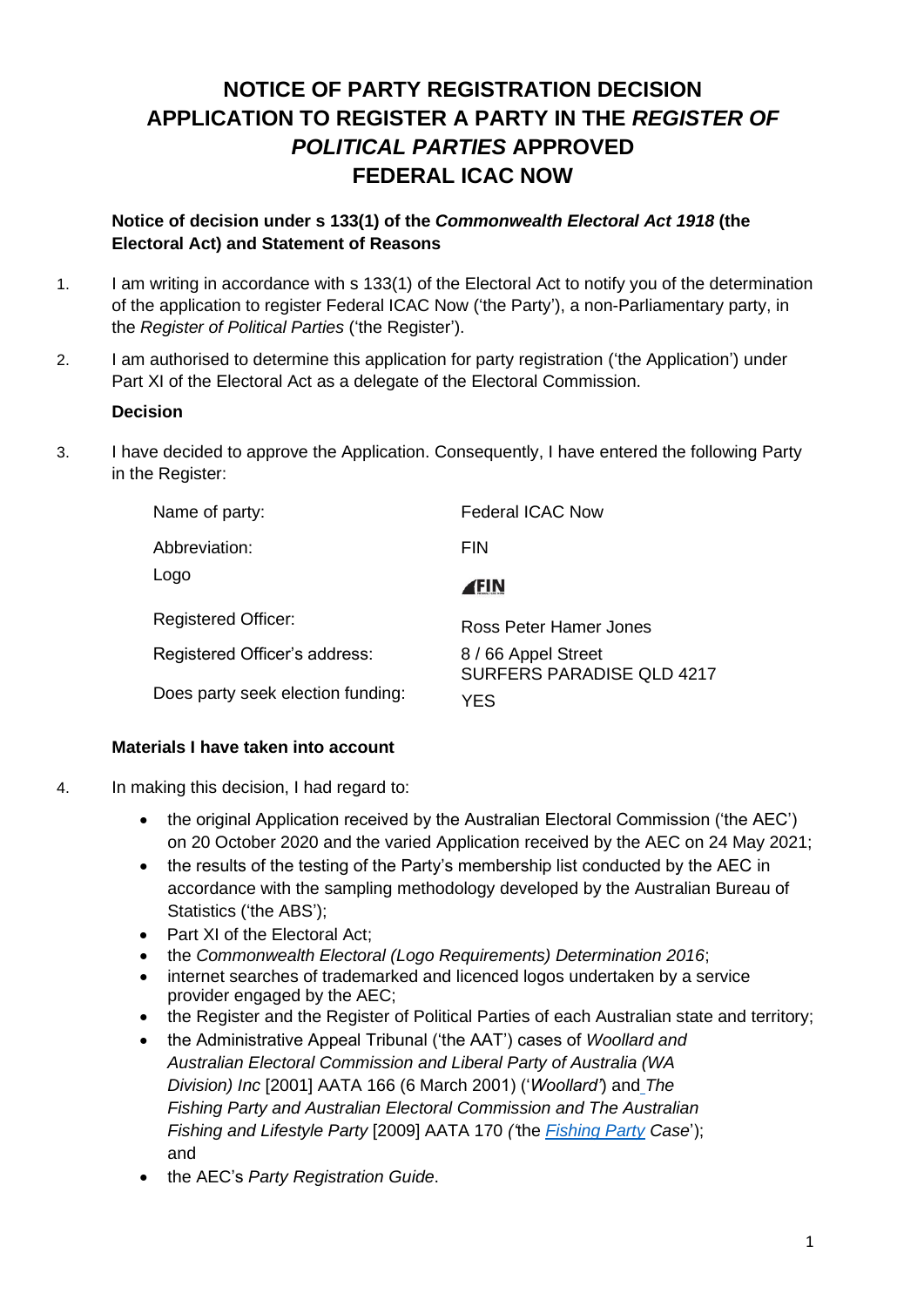## **Findings of Fact**

5. On the material before me, I make the following findings:

### Procedural application requirements

- 6. I am satisfied that the Application meets the requirements of ss 126(2)(a)–(g) of the Electoral Act. The Application:
	- were in writing, signed by the applicants  $(s 126(2))$ ;
	- set out the name of the Party  $(s 126(2)(a))$ ;
	- set out an abbreviation of the name of the Party (s  $126(2)(b)$ );
	- set out a logo of the Party  $(s 126(2)(ba))$ ;
	- set out the name and address of the person who is to be the Registered Officer of the Party for the purposes of the Electoral Act (s 126(2)(c));
	- included a list of the names of the 500 members of the Party to be relied on for the purposes of registration (s 126(2)(ca));
	- advised that the Party wishes to receive moneys under Division 3 of Part XX of the Electoral Act (s 126(2)(d));
	- set out the names and addresses of the applicants and particulars of the capacity in which each applicant makes the Application (s 126(2)(e));
	- were accompanied by a copy of the constitution of the Party (s 126(2)(f)); and
	- were accompanied by a fee of  $$500$  (s  $126(2)(q)$ ).

#### Membership list

7. The membership list submitted for the Application submitted on 24 May 2021 contained 550 names of people that the Party considers to be current members (referred to as 'members' below). AEC staff cross-checked this membership list with the Commonwealth Electoral Roll (electoral roll), as required by the meaning of 'member of a political party' in s 123(3) of the Electoral Act.

| <b>Submitted membership list</b>                           | 550 |
|------------------------------------------------------------|-----|
| Automatically matched to the electoral roll                | 432 |
| Manually matched to the electoral roll                     | 115 |
| Unable to be matched or not enrolled on the electoral roll |     |
| Deceased                                                   | (2  |
| Total                                                      | 547 |

8. Of the 547 members matched to the electoral roll the following were identified as duplicates within the membership list or as duplicate members who have previously supported the registration of a registered political party (or parties):

| Total matched to the electoral roll                                     | 547 |
|-------------------------------------------------------------------------|-----|
| Duplicates identified in the membership list provided by the applicants |     |
| Members identified as supporting the registration of another party      |     |
| Total                                                                   | 536 |

9. In accordance with the random sampling formula provided by the ABS, a list of 536 members requires a random sample of 44 contactable members to confirm they are members of the Party, with up to five denials of membership permitted, in order for there to be statistical confidence that the Party has at least 500 members.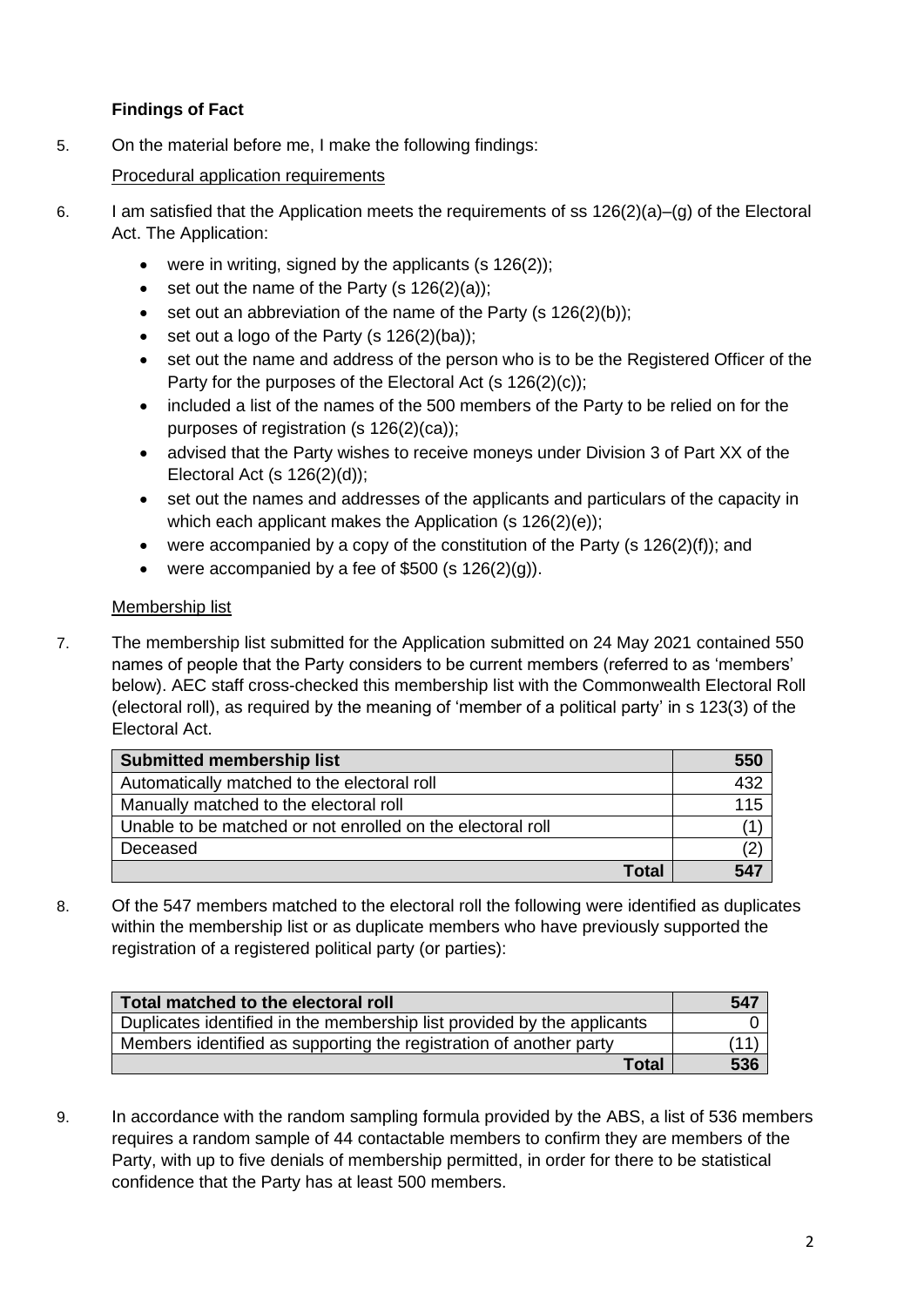| The relevant numbers for this membership test were:           | <b>Members</b> |
|---------------------------------------------------------------|----------------|
| The random sample size                                        |                |
| <b>Denials Permitted</b>                                      |                |
| The AEC attempted to contact*                                 |                |
| The highest 44 responses were:                                |                |
| Confirmed Membership of the Party<br>$\overline{\phantom{a}}$ | -39            |
| Denied Membership of the Party<br>$\overline{\phantom{a}}$    | 5              |
| <b>PASS/FAIL</b>                                              | <b>PASS</b>    |

\*as some members were uncontactable, or provided a neutral response

10. Accordingly, I am satisfied that the Party has at least 500 members and the Application meets the requirements of s 126(2)(ca) of the Electoral Act.

#### Party constitution

- 11. A copy of the constitution of the Party accompanied the Application as required by s 126(2)(f) of the Electoral Act. The constitution provided in the Application:
	- is in writing; and
	- sets out the aims of the Party, at least one of which being the promotion of the election of its candidates to the Senate and/or House of Representatives.
- 12. Accordingly, I am satisfied that the Party meets the requirements of having a written constitution in accordance with the definition of *eligible political party* at s 123(1) of the Electoral Act and the definition of *political party* at s 4 of the Electoral Act.

#### Party logo

- 13. The logo set out in the Application:
	- is not obscene:
	- is not the logo of any other person;
	- does not so nearly resemble the logo of any other person that it is likely to be confused with or mistaken for that logo;
	- is not one that a reasonable person would think suggests that a connection or relationship exists between the Party and a registered political party if that connection or relationship does not in fact exist;
	- does not comprise the words "Independent Party";
	- does not comprise or contain the word "Independent" and the:
		- $\circ$  name, or abbreviation or acronym of the name, of a recognised political party; or
		- o matter that so nearly resembles the name, or an abbreviation or acronym of the name, of a recognised political party that the matter is likely to be confused with or mistaken for that name or that abbreviation or acronym;
	- is in black and white;
	- is in a vector graphic in electronic format;
	- is 100% black in a CMYK colour space;
	- is contained within a frame of 10 mm by 10 mm;
	- is able to be reproduced correctly within a frame of 7 mm by 7 mm;
	- does not include live text, transparency, overprinting, custom halftone, transfer curve or colour profile settings; and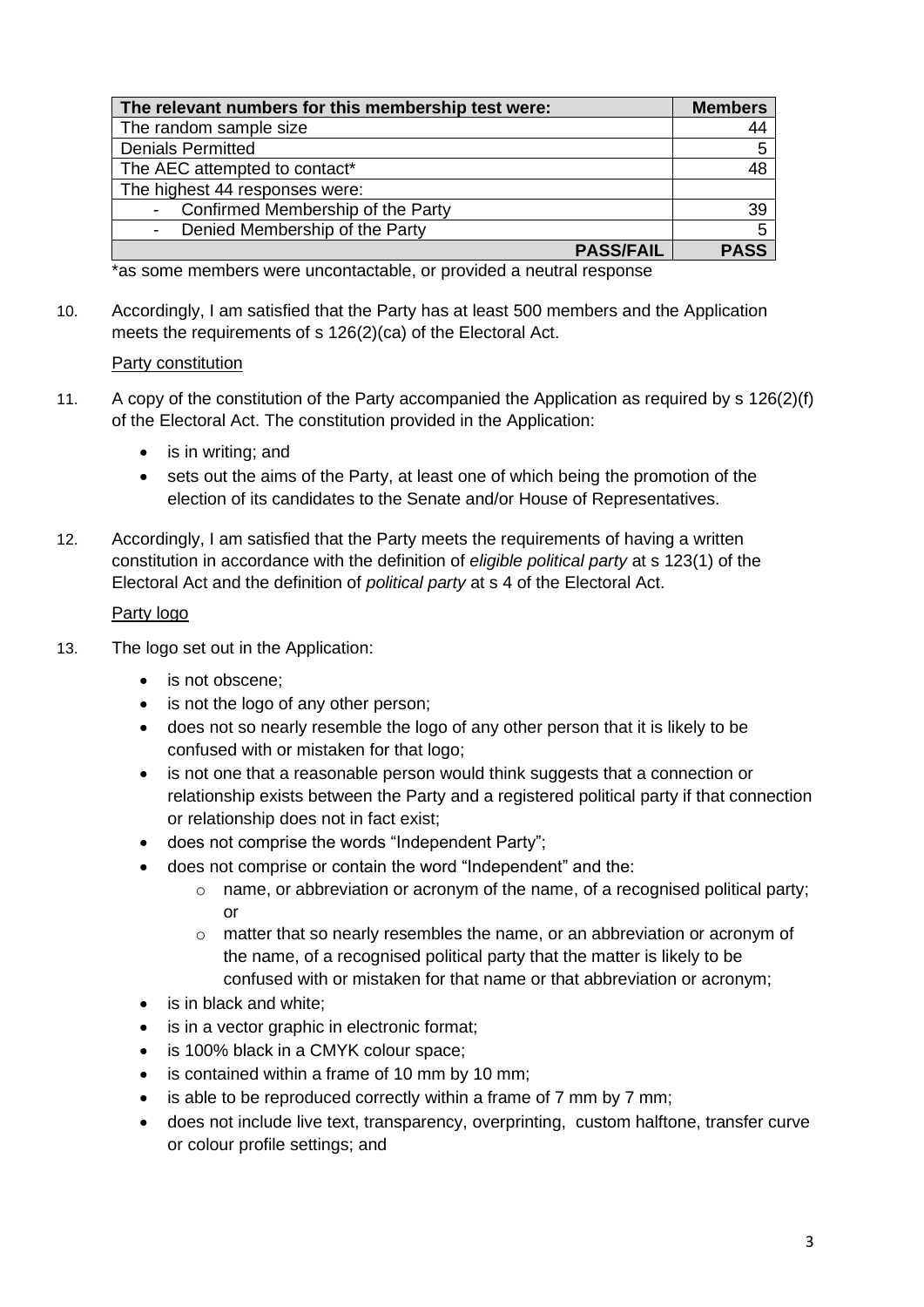- is in a PDF file, of less than 5 megabytes, that complies with International Standard ISO 32000-1:2008 as in force at the time of the commencement of the *Commonwealth Electoral (Logo Requirements) Determination 2016*.
- 14. Accordingly, on the basis of the materials before me, I am satisfied that the proposed logo submitted with the Application meets the requirements of s 126(2AA) of the Electoral Act and the specifications described in *Commonwealth Electoral (Logo Requirements) Determination 2016* and that there is no basis to refuse to enter the Party's logo in the Register under s 129A of the Electoral Act.

## Party name and abbreviation

- 15. The Party name, Federal ICAC Now, and the abbreviation of the Party name, FIN:
	- do not comprise more than 6 words;
	- are not obscene;
	- are not the name, or an abbreviation or acronym of the name, of another political party (not being a political party that is related to the Party) that is a recognised political party;
	- do not so nearly resemble the name, or an abbreviation or acronym of the name, of another political party (not being a political party that is related to the Party) that is a recognised political party that it is likely to be confused with or mistaken for that name or that abbreviation or acronym;
	- are not one that a reasonable person would think suggests a connection or relationship exists between the Party and a registered party;
	- do not comprise the words "Independent Party";
	- do not comprise or contain the word "Independent" and the:
		- o name, or abbreviation or acronym of the name, of a recognised political party; or
		- o matter that so nearly resembles the name, or an abbreviation or acronym of the name, of a recognised political party that the matter is likely to be confused with or mistaken for that name or that abbreviation or acronym.
- 16. Accordingly, I am satisfied on the materials before me that there is no basis to refuse the Application under s 129 of the Electoral Act.

#### Legislative framework – written particulars

- 17. Subsection 132(7) of the Electoral Act provides that the Electoral Commission shall not register a political party unless it has considered any particulars submitted objecting to a party's registration, and any reply to particulars that may have been submitted. Section 132 of the Electoral Act also outlines the requirements for submitting and processing objections to an application.
- 18. Paragraph 132(2)(b) of the Electoral Act provides that a person can only submit written particulars objecting to an application (or a logo in the case of point (iv)) on the following grounds:
	- (i) the application does not relate to an eligible political party; or
	- (ii) the application is not in accordance with s 126 of the Electoral Act; or
	- (iii) the application should be refused under s 129 of the Electoral Act; or
	- (iv) the Electoral Commission should refuse to enter a logo of the Party in the Register under s 129A of the Electoral Act.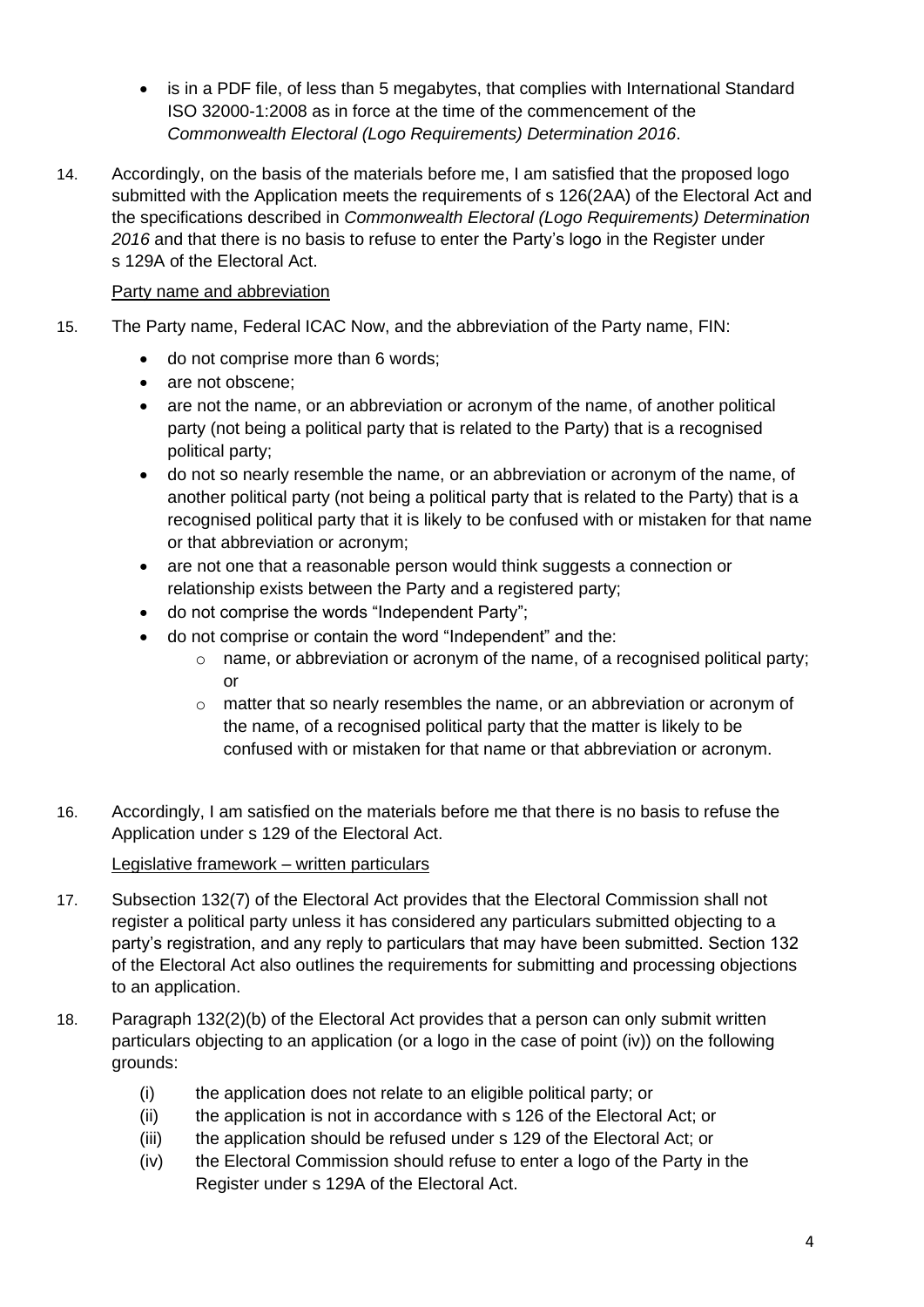- 19. On 30 July 2021, the application was advertised in 10 major newspapers circulating in each State and Territory of Australia and published on the AEC website. The advertised closing date for objections was 30 August 2021. No written particulars objecting to the application were received.
- 20. For the reasons outlined above, I approve the application from Federal ICAC Now for registration in the Register, as a delegate of the Electoral Commission for the purposes of Part XI of the Electoral Act.

### **Review rights**

- 21. Under s 141(2) of the Electoral Act, a person (including an organisation) affected by the decision who is dissatisfied with the decision may make a written application to the Electoral Commission for internal review of this decision within 28 days after the day on which the decision first comes to the notice of that person. There is no fee payable for requesting an internal review.
- 22. Requests for review of this decision should be addressed to Mr Tom Rogers, Australian Electoral Commissioner, and emailed to [commission.secretariat@aec.gov.au](mailto:commission.secretariat@aec.gov.au) or posted to Locked Bag 4007, Canberra City ACT 2601.

#### How do I request an internal review?

- 23. In accordance with ss 141(2) and 141(3) of the Electoral Act, an application for review must:
	- be in writing;
	- specify the name of the applicant;
	- specify an address of the applicant; and
	- set out the reasons for making the application.
- 24. If you wish to apply for additional time beyond the 28 days to make an application for review of the delegate's decision, please also include the reasons for the application for additional time.

#### Who conducts an internal review?

- 25. The Electoral Commission, which is comprised of three members, the Australian Electoral Commissioner, a judicial member and a non-judicial member, conducts internal reviews.
- 26. Under s 141(4) of the Electoral Act, the Electoral Commission shall review an application and make a decision to either:
	- affirm the decision under review;
	- vary the decision under review; or
	- set aside the decision under review and make a decision in substitution for the decision set aside.

#### What can I do if I disagree with the outcome of an internal review?

27. If an internal review decision has been made by the Electoral Commission a person whose interests are affected, and who is dissatisfied with the decision made by the Electoral Commission, may apply to the AAT for an external merits review of the decision. More information on how to apply to the AAT and any applicable fees can be found on its website: [www.aat.gov.au/applying-for-a-review/how-to-apply.](http://www.aat.gov.au/applying-for-a-review/how-to-apply)